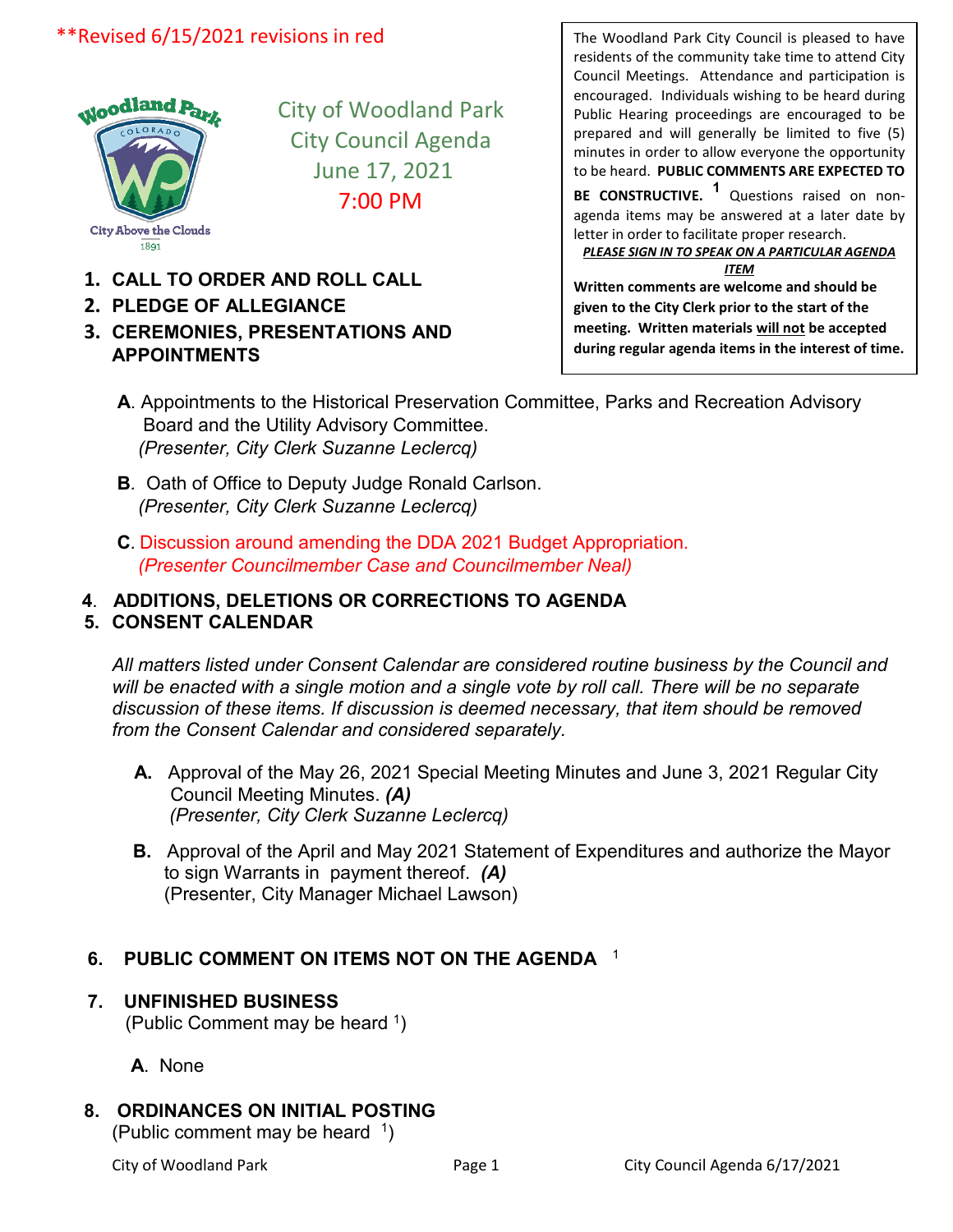**A.** Approve Ordinance No. 1399, Series 2021 on initial posting eliminating the school related distance restrictions applicable to premises holding a Liquor License located in the Gold Hill South Shopping Center with addresses of 701 through 797 Gold Hill Place and 519 W. US 24 and set the public hearing for June 17, 2021. *(L) (Presenter, Planning Director Sally Riley)*

## **9. PUBLIC HEARINGS**

(Public comment may be heard  $1$ )

**A.** Approve Yuyo Subdivision Final Plat a request by N.E.S. Inc (Applicant) and New Life Holding Corporation (Property Owner) for a minor subdivision for a (1) lot plat of 10+/ acres located at 1121 Sturman Parkway in the Planned Unit Development (PUD). (*QJ)* (Presenter, Planning Director Sally Riley)

### **10. NEW BUSINESS**

(Public comment may be heard  $\frac{1}{1}$ )

**A**. None

# **11. REPORTS**

(Public comment not necessary)

- **A**. Mayor's Report
- **B**. Council Reports
- **C.** City Attorney's Report
- **D**. City Manager's Report
	- 1. Sales Tax and Lodging Tax Report April 2021, City Manager Michael Lawson
	- 2. Comp Plan update Planning Director Sally Riley

# **12. ADJOURNMENT**

\*Per Ordinance No. 1391, Series 2021 posted on the City Website 6/10/2021

**Key to agenda abbreviations:**

*(A)* **Administrative** – matters involving day-to-day decisions such as approving contracts, hiring staff and the procurement of goods and services. Administrative actions generally do not require formal actions by the elected body.

*(L)* **Legislative**- typically in the policy arena; legislative matters affect large areas and large groups of people, such as enacting dog regulations or amending the City code. Legislative action generally involves motions, resolutions and ordinances.

<span id="page-1-0"></span> $\frac{1}{1}$  $\mathbf{1}$ 

Public comment is intended for the community to provide feedback to the City Council. In an effort to facilitate a productive meeting, we urge everyone to strive to be respectful of one another. Public Comment is not intended to be a platform for argument or abrasive conduct. City Council and staff will take note of your concerns and comments and will work towards providing a response at a later time as appropriate. We ask that you state your name and municipality of residence before you begin your comments. Comments will be limited to 5 minutes. We appreciate your assistance in creating an atmosphere of civility as we all work together for the betterment of our community.